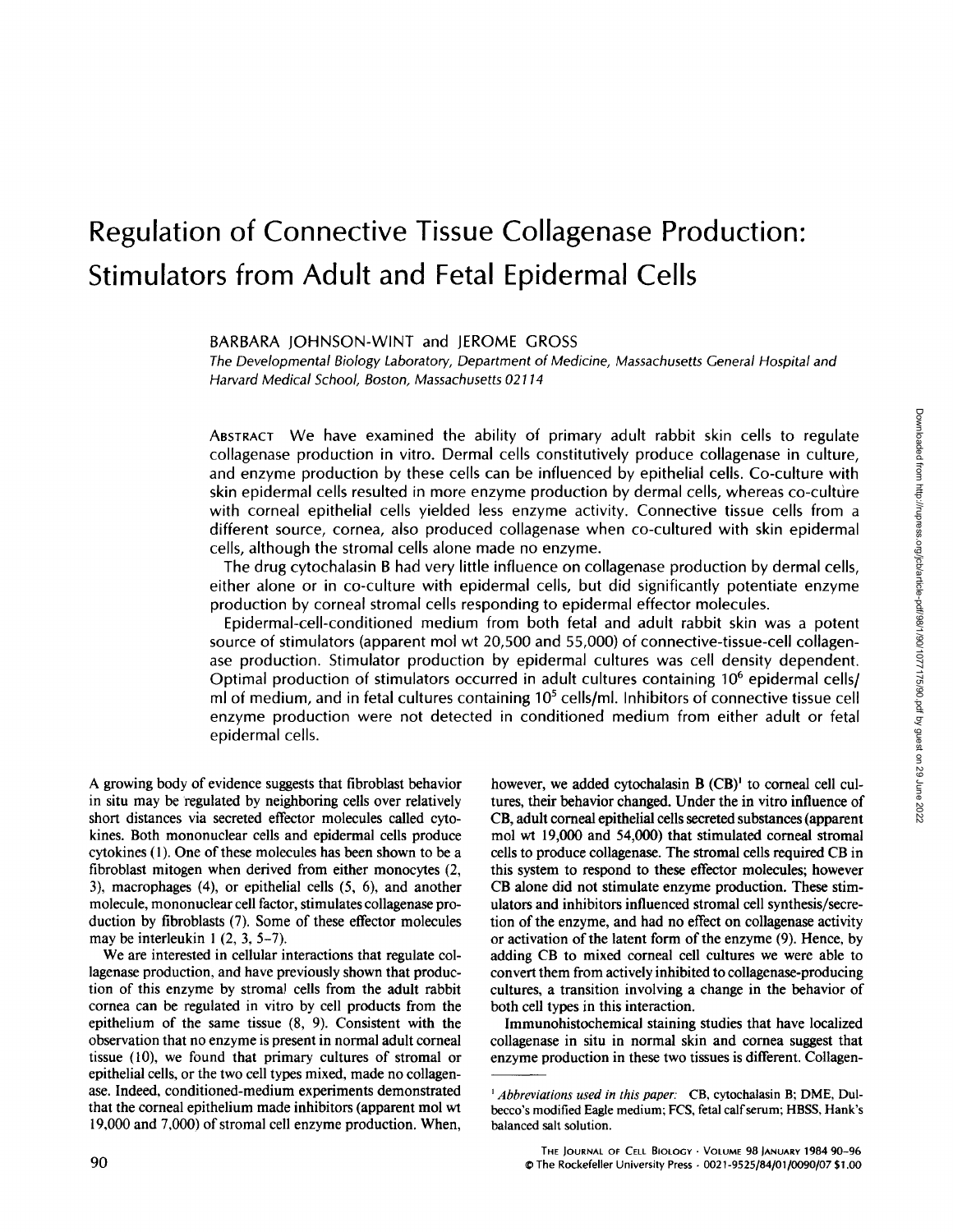ase antiserum stains only the papillary dermis, the connective tissue closest to the epidermis, of normal human skin (11). In contrast, antiserum with the same specificity does not stain any portion of normal human cornea, but does stain the entire stroma of ulcerating corneas (10). Hence, collagenase appears to be a constitutive part of the dermis of normal skin at the dermal-epidermal interface, and possibly continuously produced there. On the other hand, the enzyme is not <sup>a</sup> constituent of normal cornea, but appears during ulceration, and consequently may only be produced in this tissue during reparative processes or under pathological conditions.

The presence in normal skin of constitutive dermal collagenase at the dermal-epidermal interface (11) suggests the possibility of a continuously stimulatory cellular interaction in this tissue. Hence, in the present study we have characterized the collagenase-producing capabilities of isolated primary dermal cell, epidermal cell, and mixed cell cultures from adult rabbit skin. We have also examined epidermal cells from fetal and adult rabbit skin for their ability to produce regulators of connective-tissue-cell enzyme production and compare their function in this regard with similar corneal cell cultures.

#### MATERIALS AND METHODS

Preparation of Cells: New Zealand white rabbits were the source of cultured cells. Primary cell cultures were used in all experiments to examine cell populations that were as close to the original tissue state as possible .

Fetal skin epidermal cells were taken from 28-d fetuses (30-d term). These were obtained by administering an overdose (390 mg) of sodium pentobarbital (Lemmon Co., Sellersville, PA; 65 mg/ml) to atimed-pregnant rabbit, surgically removing the uterus, and dissecting out the fetuses in a tissue culture hood by sterile technique. Typically, 8-12 fetuses were obtained per pregnant rabbit. The body skin, which was very sparsely haired, was removed from the whole torso of each fetus, cut into 1-cm-wide strips, and separated into epithelium and dermis by incubation in  $Ca^{++}$ -Mg<sup>++</sup>-free Hanks' balanced salt solution (HBSS) plus 0.25% trypsin (Gibco Laboratories, Grand Island, NY) for <sup>36</sup> h at 4°C. The enzymatically loosened epidermis was removed cleanly from the underlying dermis with sterile forceps, and came off as a continuous sheet including hair follicles. The epidermal sheet was cut into fragments with a sterile scalpel blade, and the fragments were pipetted vigorously in culture medium (see Culture Conditions) to release the more basal cells. The remaining keratinized pieces were separated from free epidermal cells and clumps by passage through sterile gauze, and were discarded . Isolated epidermal cells and clumps were sedimented at 100 g, resuspended in 20 ml of fresh culture medium per fetal skin, and plated at determined densities.

Skin epidermal cells were also obtained from young adult rabbits (5 lb, either sex). Adult skin was dissected as  $2 \times 3$ -cm patches from the relatively hairless portion of the inner surface of the ear. Skin patches were washed by vigorous shaking in three changes of HBSS containing antibiotics, and separated into epidermis and dermis by trypsin treatment as already described . However, adult ear skin, being much thinner than fetal torso skin, was incubated in cold trypsin for only 12 h. In addition, the epidermal sheet was not cut up, but simply shaken in culture medium to release cells, and the keratinized portion discarded . Isolated, washed epidermal cells from eight patches of ear skin were pooled and suspended in 50 ml of culture medium prior to plating.

The isolated dermis from the preceding procedure was used as the source of skin dermal cells. Isolated dermal patches were washed in Ca<sup>++</sup>-Mg<sup>++</sup>-free HBSS, scraped gently to remove adherent epidermal cells, and cut into 2-3 mm wide strips. The dermal strips were then digested in bacterial collagenase to obtain all resident cells as described previously for corneal stroma (9). The dermal cell population obtained in this way contained some epidermal cells from hair follicles that were not completely removed by the cold trypsin separation. Typically, the dermal cells from three skin patches were pooled and used per experiment.

Isolated populations of corneal epithelial and stromal cells from young adult rabbits (5 lb, either sex) were obtained as described (9) . Briefly, incubation in Ca<sup>++</sup>-Mg<sup>++</sup>-free HBSS plus 0.25% trypsin (Gibco Laboratories) and antibiotics at 4°C overnight allowed epithelial and endothelial cells to be removed separately and completely from the cornea. The whole stroma was then washed in two changes of Ca\*\*-Mg\*\*-free HBSS plus antibiotics and digested (37°C for 4 h) with bacterial collagenase (CLS II, 125-200 U/mg, <sup>4</sup> mg/ml Worthington Biochemical Corp., Freehold, NJ) in culture medium to yield a stromal cell suspension. Both populations of cells were washed and plated at the desired

cell density in fresh culture medium. For any given experiment the corneal epithelial and stromal cells, respectively, from 5-15 animals were pooled.

Fetal and adult skin epidermal cells had 50 and 75-80% attachment efficiencies, respectively; adult corneal epithelial and stromal cells, and adult skin dermal cells had a 90% attachment efficiency. Attachment efficiency was determined by comparing the number of cells added to the culture dish at the time of plating with the number of cells that had attached after 24 h.

Determination of Cell Number: The concentration of freshly isolated corneal stromal and skin dermal cells was determined with a hemocytometer or Coulter counter. Both skin and corneal epithelial cells were isolated as mixtures of individual cells and clumps, making routine determination of cell number by counting unfeasible . Therefore, the concentration of epithelial cells was expressed at the time of plating in terms of milliliters of starting cell suspension . The isolated epidermal cells from one fetal torso or eight patches (as described) of adult ear skin were routinely suspended in 20 and 50 ml, respectively, of culture medium, and the epithelial cells from 10 corneas were suspended in 40 ml of medium.

To convert <sup>I</sup> ml of epithelial cell suspension to actual in vitro cell number for each experiment, four replicate 1-ml aliquots of freshly isolated cells were plated in 16-mm diam Costar wells in culture medium and were allowed to attach for 24 h. Adherent cells were then fixed in the culture well in 10% neutral formalin buffered with 0.1 M sodium borate at pH 8, washed with 15% isopropanol at pH 8, and dried in the same culture dish at 50°C for 1 h. The exact concentration of adherent epithelial cells in <sup>I</sup> ml of suspension for each preparation was determined subsequently by a fluorescence DNA assay (12) performed directly on the dried cells in each well for which we have previously determined that each diploid rabbit cell nucleus contains <sup>7</sup> pg of DNA. The concentration of potentially adherent cells in <sup>I</sup> ml of starting suspension was typically 0.5-1  $\times$  10<sup>6</sup> skin epidermal cells, and 2-4  $\times$  10<sup>5</sup> corneal epithelial cells.

Culture Conditions: Culture medium for both isolating and incubating cells consisted of low glucose (1 mg/ml) Dulbecco's modified Eagle medium (DME; Gibco Laboratories) containing 5% fetal calf serum (FCS) and antibiotics (penicillin at 100 U/ml, streptomycin at 100 µg/ml; Gibco Laboratories). Since epidermal cells were sensitive to the batch of FCS used, some lots causing them to produce a conditioned medium that was cytotoxic to connective tissue cells, sera had to be screened to identify lots that did not produce this effect. Flow Laboratories (McLean, VA) fetal bovine serum lot number 29101608 was suitable and used in all experiments in this paper. Ethermion disc diploid collapelation of Corlation of Collagenase Production Collagenase Production Collagenase Production 1. The production of Collagenase Production 1. The method of Collagenase Production 1. The method i

All cell culture was carried out at 37°C in a moist atmosphere of 4%  $CO<sub>2</sub>/$  $96\%$  air. The CO<sub>2</sub> level was lower than the conventional 5% to slightly raise the pH of the culture medium since connective tissue cells produce optimal amounts of collagenase in vitro under mildly alkaline conditions (13).

Skin and corneal cells isolated for evaluation of inherent collagenase production, or for use as a target cell population in a bioassay, were plated in 7 mm diam wells of Costar (Cambridge, MA) 96-well culture plates in 0.2 ml of culture medium. Both dermal and stromal cells were plated at  $6.0 \times 10^4$  cells per well, and epithelial cells from both tissues at  $10^4$ –1.5 ×  $10^5$  cells per well. The same cell densities were used in individual and mixed cell cultures.

In those experiments designed to characterize collagenase production by individual and mixed skin cell cultures, and corneal-skin cell co-cultures, four to eight replicates of each experimental condition were run . Culture medium with or without CB was added to cells 3 d after they were plated, and was harvested after 6 d of incubation. Harvested media were stored at 4°C and assayed for collagenase the same of the following day.

Preparation of Conditioned Medium: To prepare conditioned medium, freshly isolated skin epidermal cells, were plated at known densities in 16-mm diam wells of 24-well cluster tissue culture dishes (Costar) . Cells were plated in DME plus 5% FCS and antibiotics, and allowed to attach for 24 h, after which their medium was replaced with <sup>1</sup> ml/well of the same fresh medium. Conditioned medium from such cultures was harvested after 2-4 d and stored frozen at  $-20^{\circ}$ C until used.

Before application to cells, conditioned media were dialyzed (Spectrapore membrane tubing; 3,000-mol-wt cut off) extensively at 4°C against DME, supplemented with 5% FCS, and in some cases with CB (Aldrich Chemical Co., Milwaukee, WI; batches PH/3452/57E and PH/3452/72H; final concentration of 5  $\mu$ g/ml) in dimethyl sulfoxide (final concentration of 0.5%), sterilized by passage through a Millipore filter (pore size =  $0.45 \mu m$ ; Millipore Corp., Bedford, MA), and added directly to recipient corneal cells.

Chromatography of Conditioned Medium: Conditioned medium from epidermal cells was filtered prior to chromatography to remove debris and dialyzed extensively against DME inorganic salts (constituents in mg/liter: anhydrous CaCl<sub>2</sub> = 200, Fe(NO<sub>3</sub>)<sub>3</sub>.9H<sub>2</sub>O = 0.1, KCl = 400, MgSO<sub>4</sub>.  $7H_2O = 200$ , NaCl = 6400, NaHCO<sub>3</sub> = 3,700, NaH<sub>2</sub>PO<sub>4</sub> $\cdot$ H<sub>2</sub>O = 125) plus antibiotics. 10 ml of dialyzed conditioned medium was chromatographed at 4°C on <sup>a</sup> <sup>2</sup> x 80-cm Ultrogel AcA54 (LKB, Rockville, MD)columnequilibrated with DME inorganic salts plus antibiotics. 40 fractions, 7 ml each, were collected for each sample and stored frozen until assayed, for stimulators of collagenase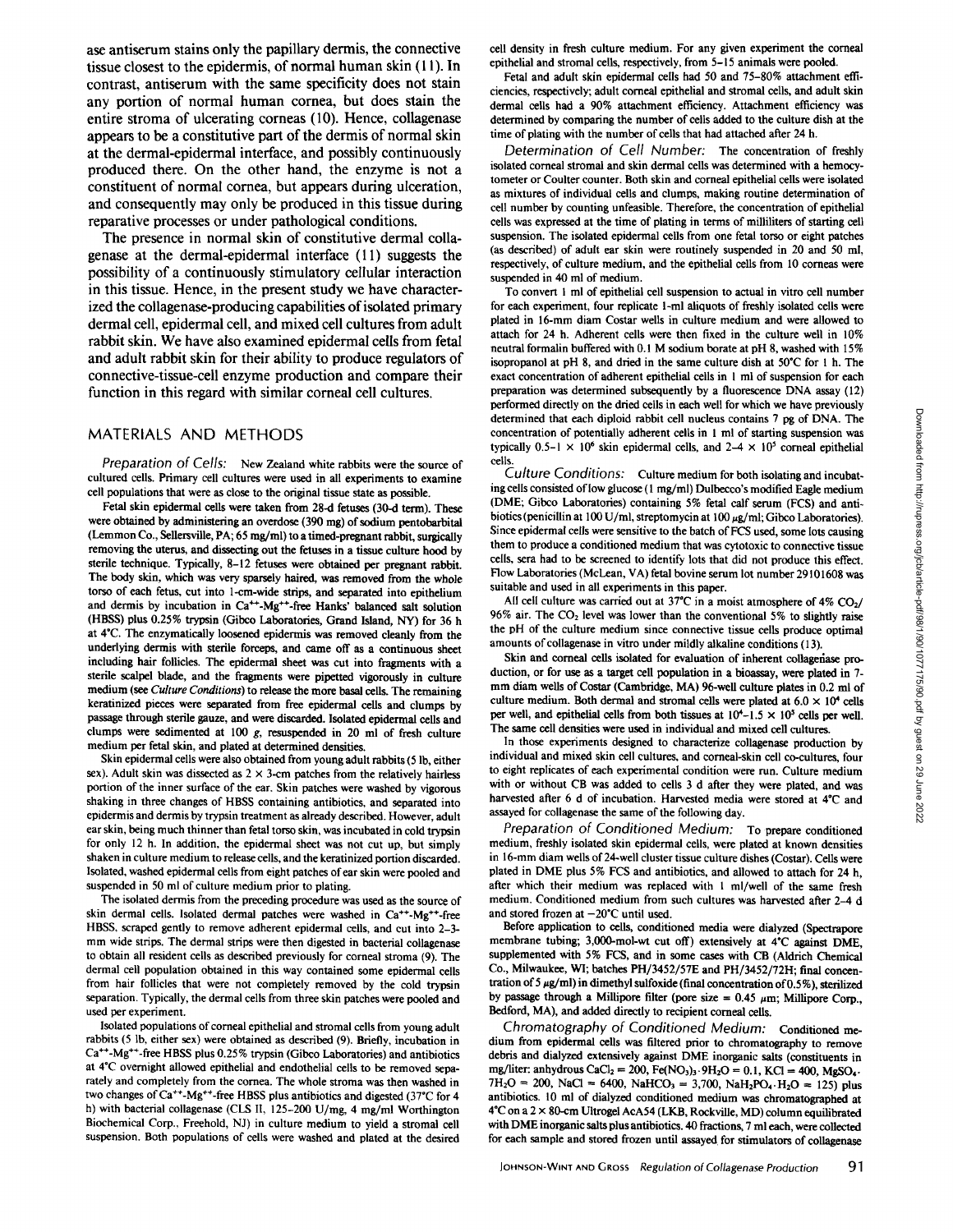production by corneal stromal cells. Just prior to addition to cells, each column fraction was supplemented with FCS to 5% as well as minimal essential medium amino acids (50- $\times$  concentrate with L-glutamine; Gibco Laboratories), minimal essential medium vitamin solution (100-x concentrate; Gibco Laboratories), minimal essential medium sodium pyruvate solution (100-x concentrate; 100 mM; Gibco Laboratories), and D-glucose (100-x concentrate; 100 mg/ml) to a final  $1 - \times$  concentration of each to reconsititute a complete medium, with CB (final concentration 5  $\mu$ g/ml), and was sterilized by passage through a Millipore filter (pore size =  $0.45 \mu m$ ; Millipore Corp.). The gel filtration column was calibrated with blue dextran, hemoglobin, cytochrome c, and tritiated water. The protein content of each fraction was determined by the Lowry method (14) using BSA as the standard.

Bioassay for Stimulators and Inhibitors: The ability of skin epidermal cell preparations to stimulate collagenase production by a connective tissue was tested on corneal stromal cells in the presence and absence of CB Skin dermal cells were not used because they were constitutively producing collagenase, as will be described, and consequently were less useful as a target cell population . The inhibitory activity of epidermal cell conditioned medium was assayed on mixed corneal epithelial-stromal cell cultures plus CB in which epithelial cell concentration was optimal for collagenase production by the stromal cells (9)

For each experimental condition, three or four replicate cultures were run simultaneously. Control medium, conditioned media, and column fractions were added to cells 2 d after they were plated and were collected from cells after 4 additional days of incubation . Such media were stored at 4°C and were assayed for collagenase activity the same or the following day. Control medium consisted of DME plus 5% FCS and antibiotics with or without CB at 5  $\mu$ g/ml in dimethyl sulfoxide (0.5% final concentration).

Collagenase Assay: Culture medium was assayed directly for collagenase activity by the  $[{}^{14}C]$ collagen fibril film method (15) after trypsin activation of the latent form of the enzyme (in which form it is always found in this system). Collagen degradation was calculated by subtracting buffer blank values from experimental values. Substrates were always demonstrated to be native by resistance to 0.01% trypsin. 1 U of collagenase was defined as the amount of enzyme that degraded 1  $\mu$ g of collagen fibrils/min at 37°C.

#### RESULTS

# Collagenase Production by Skin Cell Cultures

Isolated dermal cells produced collagenase in primary culture (Fig. 1a, hatched bar). The amount of enzyme obtained from  $3 \times 10^5$  cells/ml of culture medium for a 6-d period was  $0.78 \pm 0.02$  U/ml. Addition of  $1.1 \times 10^6$  epidermal cells to the dermal cell cultures resulted in a significant ( $p = 0.001$ ) increase in enzyme production to  $1.12 \pm 0.06$  U/ml, a stimulation of 0.34 U/ml of collagenase over that produced by dermal cells alone (Fig.  $1 b$ , hatched bar). Epidermal cells by themselves did not make detectable amounts of collagenase (Fig.  $1 d$ , hatched bar).

Addition of CB to epidermal cells alone or epidermaldermal cell mixtures did not significantly ( $p = 0.05$ ) change the collagenase-producing characteristics of either type of culture (Fig. 1,  $b$  and  $d$ ; open vs. hatched bars). Addition of CB to dermal cells alone, however, resulted in <sup>a</sup> small but significant ( $p = 0.01$ ) increase in collagenase production by the cells (Fig. <sup>I</sup> a; open vs. hatched bars). Also, even with this increase, mixed cultures with CB made significantly ( $p =$ 0.01) more collagenase (an additional 0.26 U/ml) than dermal cell cultures with CB (Fig. 1,  $a$  and  $b$ , open bars).

The results presented above represent the values obtained in one experiment from the pooled cells of 10 rabbits. However, each experimental condition has been repeated with comparable results in three to five separate experiments (data not shown).

# Collagenase Production by Mixed Skin-Corneal Cell Cultures

Corneal epithelial cells significantly ( $p = 0.001$ ) inhibited constitutive collagenase production by skin dermal cells (com-



FIGURE 1 Cumulative collagenase production by skin cells and skin-corneal cell mixtures cultured for 6 d. Enzyme activity in the culture medium of (a) skin dermal cells, (b) skin dermal-epidermal cell mixture, (c) skin dermal-corneal epithelial cell mixture, (d) skin epidermal cells, (e) corneal stromal cells, and (f) corneal stromalskin epidermal cell mixture. Cells were cultured in the absence (cross-hatched bars) and presence (open bars) of CB . Dermal and stromal cells =  $3 \times 10^5$  cells/ml; epidermal cells =  $1.1 \times 10^6$  cells/ ml; corneal epithelial cells =  $3.8 \times 10^5$  cells/ml; CB =  $5 \mu g/ml$ ; n = eight replicate cultures for each data point.

pare Fig. 1 a with 1c, hatched bars). Only  $0.33 \pm 0.03$  U/ml of collagenase was produced by the mixed cell cultures in 6 d compared with  $0.78 \pm 0.02$  U/ml of enzyme by the dermal cells alone. Addition of CB to this mixed culture resulted in a significant ( $p = 0.01$ ) increase in collagenase production by the culture, rather than inhibition, when enzyme levels were compared with those of dermal cells alone plus CB (Fig. 1,  $a$ and  $c$ , open bars).

Skin epidermal cells made no detectable enzyme but significantly ( $p = 0.001$ ) stimulated collagenase production by corneal stromal cells. (Fig. 1,  $e$  and  $f$ , hatched bars). Cocultures of 1.1  $\times$  10<sup>6</sup> epidermal cells/ml plus  $3 \times 10^5$  stromal cells/ml produced  $0.79 \pm 0.05$  U/ml of collagenase, whereas the stromal cells alone were making essentially no enzyme  $(0.01 \pm 0.003 \text{ U/ml})$  and hence were stimulated in co-culture to produce 0.78 U/ml of enzyme.

Addition of CB greatly enhanced ( $p = 0.001$ ) collagenase production by these mixed cell cultures (Fig.  $1f$ , open vs. hatched bar). They produced  $2.10 \pm 0.03$  U/ml of enzyme in the presence of the drug, as compared with  $0.79 \pm 0.05$  U/ ml in its absence . In addition, although corneal stromal cells alone plus CB produced no enzyme  $(0.02 \pm 0.003 \text{ U/ml}; \text{Fig.})$ <sup>1</sup> e, open bar), they were stimulated to produce 2.08 U/ml of collagenase in co-culture with skin epidermal cells plus CB. The corneal-skin co-culture experiments presented here were part of the same experiment described in the previous section, and have been repeated twice (data not presented) with the same results.

We have shown that primary skin dermal cells were constitutively producing collagenase in culture, and could only be stimulated by epidermal cells to increase collagenase produc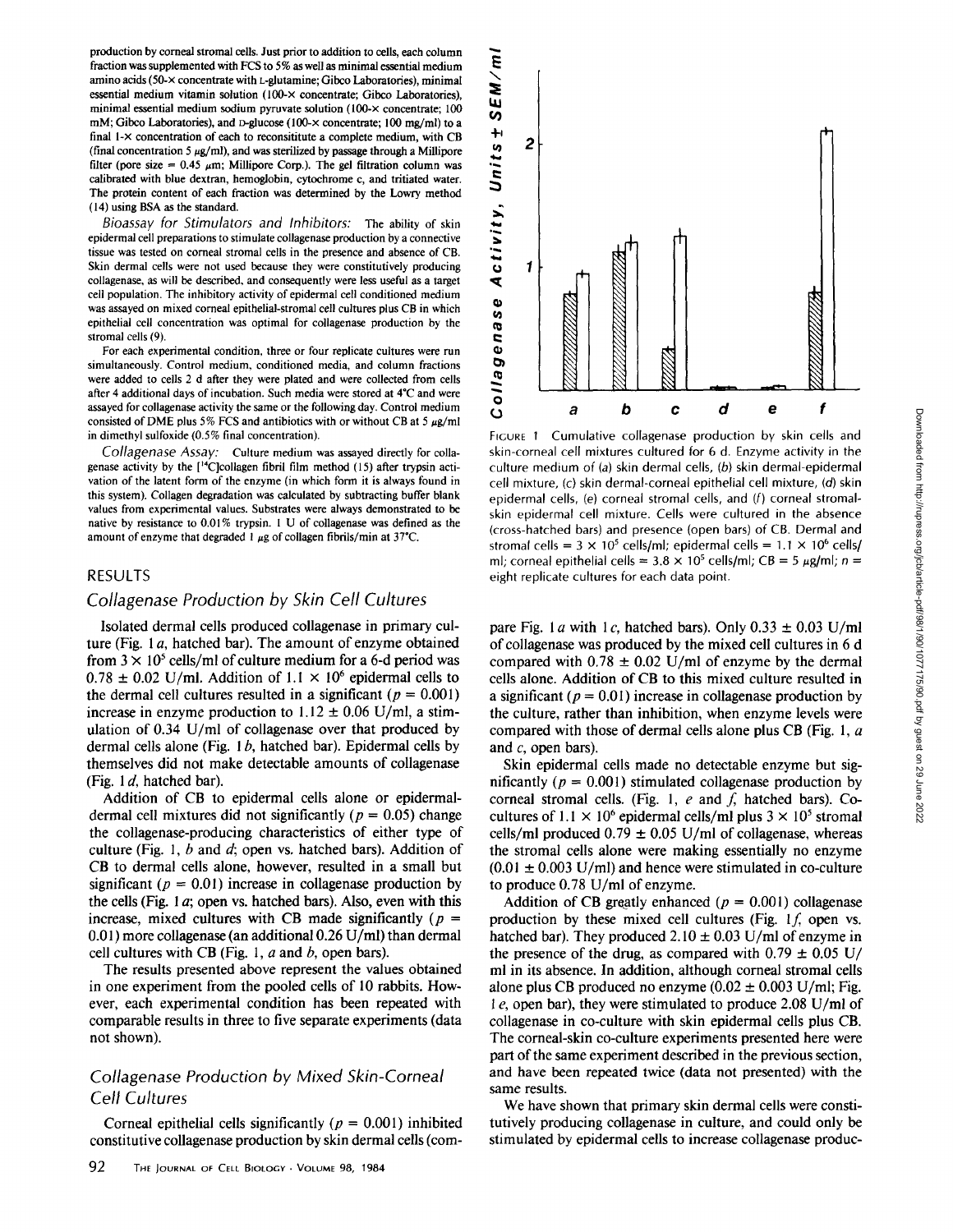tion by an additional  $0.34$  U/ml in the absence of CB, or  $0.26$ U/ml in the presence of CB. The same number of corneal stromal cells, on the other hand, could be stimulated by skin epidermal cells to increase enzyme production by an additional 0.78 U/ml without CB, or 2.08 U/ml with CB. Consequently, corneal stromal cells represent a better connective tissue target cell population than that of the skin for assaying epidermal cell effector molecules and, therefore, have been used as such throughout this study.

### Conditioned Medium from Skin Epidermal Cells

Epidermal cells from both fetal and adult rabbit skin produced conditioned culture medium containing stimulator(s) of stromal cell collagenase production (Fig. 2, hatched bars). Addition of CB to the target stromal cells greatly enhanced their production of collagenase in response to the same conditioned media (Fig. 2, open bars).

#### Epidermal Cell Number In Vitro

 $\sum$   $\geq$  4

We planned to examine stimulator production as <sup>a</sup> function of fetal and adult epidermal cell density in vitro. However, epidermal cells terminally differentiate in vivo and in vitro, a process characterized by loss of the cell nucleus and formation of a cross-linked envelope (16) . The culture conditions employed here to obtain conditioned medium supported differentiation, as evidenced by the formation of squames, but not growth of epidermal cells (17) . Therefore, to determine the numbers of cells actually contributing to the conditioned medium, we examined the rate of loss of epidermal cells from the resident population with time in culture as a function of starting cell density.

Freshly isolated adult skin epidermal cells were plated at high (1.1  $\times$  10<sup>6</sup> cells/well) and low (1.3  $\times$  10<sup>5</sup> cells/well) density in Costar 24-well plates. The medium, <sup>1</sup> ml/well, was changed every day and four replicate samples of each experimental group fixed for DNA determination of cell number on days 0, 2, 3, and 6.

Under the culture conditions employed to generate conditioned medium in this study epidermal cell number declined steadily for the 6 d examined. By 2, 3, and 6 d of incubation high density cultures contained 62, 45, and 32%, and low density cultures 65, 51, and 38% of their original cell density, values identical to that described for nongrowing, differentiating, human epidermal cells in methocel suspension culture (16) . Hence, of importance to this study, initial cell density had very little influence on the rate of epidermal cell loss in culture as measured by DNA.

### Effect of Epidermal Cell Density

Epidermal cells were cultured at different densities and their conditioned media applied to stromal cells plus CB to assess stimulator production. For adult epidermal cells a direct relationship existed between the stimulator content of the conditioned medium and the log of the epidermal cell number that conditioned the medium (Fig. 3, closed circles). Measurable quantities of stimulator were produced by cultures at starting densities of  $3 \times 10^5$  cells/ml to  $1.3 \times 10^6$  cells/ml. Above  $1.3 \times 10^6$  cells/ml the response of stromal cells reached a plateau. Dilution of medium conditioned by  $1.3 \times 10^6$  cells/ ml and  $2.2 \times 10^6$  cells/ml indicated that the plateau was due partially to stromal cell saturation and partially to a diminished stimulatory capacity on a per epidermal cell basis of the conditioned medium (data not shown).

For fetal epidermal cell conditioned medium, a full epidermal cell concentration range has not been defined (Fig. 3, open circles). Measurable stimulator was produced by cultures containing  $4 \times 10^4$  cells/ml to  $6 \times 10^5$  cells/ml, with those containing  $1-2 \times 10^5$  cells/ml being optimal for stimulator production. Above  $1-2 \times 10^5$  cells/ml the stimulatory capacity of conditioned medium per epidermal cell diminished.



on cumulative collagenase production by corneal stromal cells cultured for 6 d. Stromal cells received (a) fresh culture medium, (b) medium conditioned for 6 d by  $5 \times 10^5$  fetal epidermal cells/ ml, or (c) medium conditioned for 6 d by  $10<sup>6</sup>$  adult epidermal cells/ ml. Stromal cells were exposed to media in the absence (cross hatched bars) and presence (open bars) of CB. Stromal cells =  $3 \times$ 10<sup>5</sup> cells/ml; CB = 5  $\mu$ g/ml; n = four replicate cultures for each data point.



FIGURE 3 Effect of conditioned medium from skin epidermal cells cultured at different densities on cumulative collagenase production by corneal stromal cells plus CB cultured for 4 d.  $\bullet$ , 0-2-d conditioned medium from adult epidermal cells; O, 0-3-d conditioned medium from fetal epidermal cells from two siblings. Data presented as a function of initial epidermal cell density. Stromal cells =  $3 \times 10^5$  cells/ml; CB =  $5 \mu g/ml$ ; n = four replicate cell cultures for each data point. Adult and fetal conditioned medium curves were separate experiments.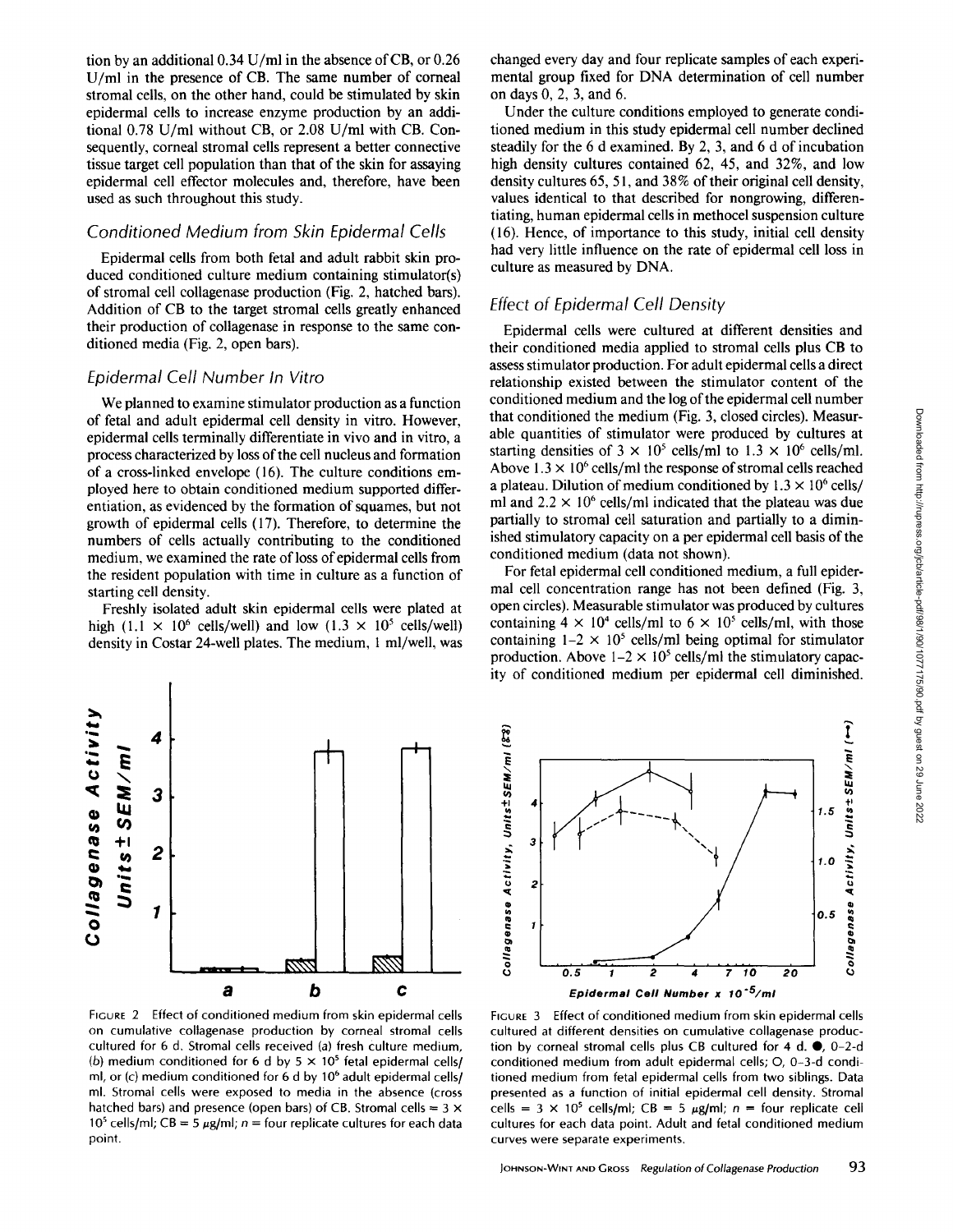Control stromal cells in culture medium containing CB made no enzyme in this experiment (data not presented).

#### Dose-response Curve

The shape of the dose response curve for both fetal and adult epidermal cell conditioned medium was biphasic with the beginning of a plateau region in the middle of the curve (Fig . 4) . This discontinuity in the response of stromal cells to crude and semipurified stimulator has also been observed in four other experiments (data not presented). The total titratable portion of the biphasic dose-response curve typically occurred over a 10-fold concentration range, and could be plotted as semilog functions. In addition, at these stimulator levels CB was necessary for stromal cells to respond with measurable amounts of collagenase to any concentration of conditioned medium (compare Fig. 4,  $a$  and  $b$  with 4,  $c$  and  $d$ ). The collagenase response of stromal cells to such medium became saturated at higher concentrations (data not presented).

## Chromatography of Conditioned Medium

Stimulators of collagenase production in medium conditioned by both fetal and adult skin epidermal cells eluted with apparent molecular weights of  $20,500$  and  $55,000$  when chromatographed on Ultrogel AcA54 (Fig. 5). The 20,500-mol-wt stimulator was always the main species produced, and the relative amount of 55,000-dalton stimulator present would vary from zero (data not presented). Stromal cells required



Concentration of Conditioned Medium, X

FIGURE 4 Dependence of corneal stromal cell collagenase production on concentration of conditioned medium from skin epidermal cells. Stromal cells received medium conditioned for 3 d by  $2.2 \times 10^5$  fetal epidermal cells/ml (a and c), or medium conditioned for 6 d by  $7.2 \times 10^5$  adult epidermal cells/ml (b and d). Stromal cells exposed to conditioned medium for 4 d in the presence (a and b) and absence (c and d) of CB. Stromal cells =  $3 \times 10^5$  cells/ml; CB  $= 5 \mu g/ml$ ; n = four replicates for each data point. Graph represents composite of two experiments (a and  $c$ ; b and  $d$ ).



FIGURE 5 Ultrogel AcA54 gel filtration chromatography of skin epidermal cell conditioned medium. Stimulatory effect of elution fractions on cumulative collagenase production by corneal stromal cells plus CB at 4 d. Medium conditioned for 3 d by  $2.6 \times 10^5$  fetal epidermal cells/ml (O) and for 6 d by  $7.2 \times 10^5$  adult epidermal cells per ml ( $\bullet$ ). Stromal cells = 3 × 10<sup>5</sup> cells/ml; CB = 5  $\mu$ g/ml; n = three replicate cell cultures for each data point. -- collagenase activity of stromal cells in response to 1 ml of eluate;  $- - -$ , protein concentration of fractions. V<sub>o</sub>, void volume; Cyto. c, cytochrome c.

CB to produce collagenase in response to column fractions. Column fractions were assayed for collagenase activity prior to their addition to cells, and were found to contain no endogenous enzyme.

#### Absence of Detectable Inhibitors

Conditioned medium from adult and fetal epidermal cells contained no detectable inhibitors of production of stromal cell collagenase . Addition of such medium to enzyme-producing mixed corneal cell cultures (9), elevated the total level of enzyme produced, rather than reducing it . In one experiment, mixed corneal cell cultures plus CB produced  $1.3 \pm 0.2$ U of collagenase/ml of medium, whereas identical corneal cultures exposed to CB and adult epidermal cell conditioned medium produced  $7.5 \pm 0.3$  U of enzyme/ml.

#### DISCUSSION

We have shown that primary cultures of rabbit dermal cells constitutively produce collagenase in vitro and that enzyme production by these cells can be regulated by epithelial cells. Co-culture with skin epidermal cells resulted in more enzyme production by the dermal cells whereas co-culture with corneal epithelial cells resulted in less collagenase activity. The inhibitory effect of corneal epithelial cells on collagenase production by dermal cells, a heterologous connective tissue, was identical to the effect of this epithelium on its homologous connective tissue (9).

Co-culture of skin epidermal cells with a different connective tissue cell population, that of the cornea, also resulted in stimulation of enzyme production. In this case, as we have shown before (8, 9), the stromal cells were making no detectable collagenase by themselves.

The difference in the endogenous collagenase producing behavior of primary skin and corneal connective tissue cells demonstrated here is consistent with previous observations with multipassaged skin fibroblasts (18) and corneal stromal cells (unpublished results), which do and do not produce enzyme, respectively. The reason for the endogenous differ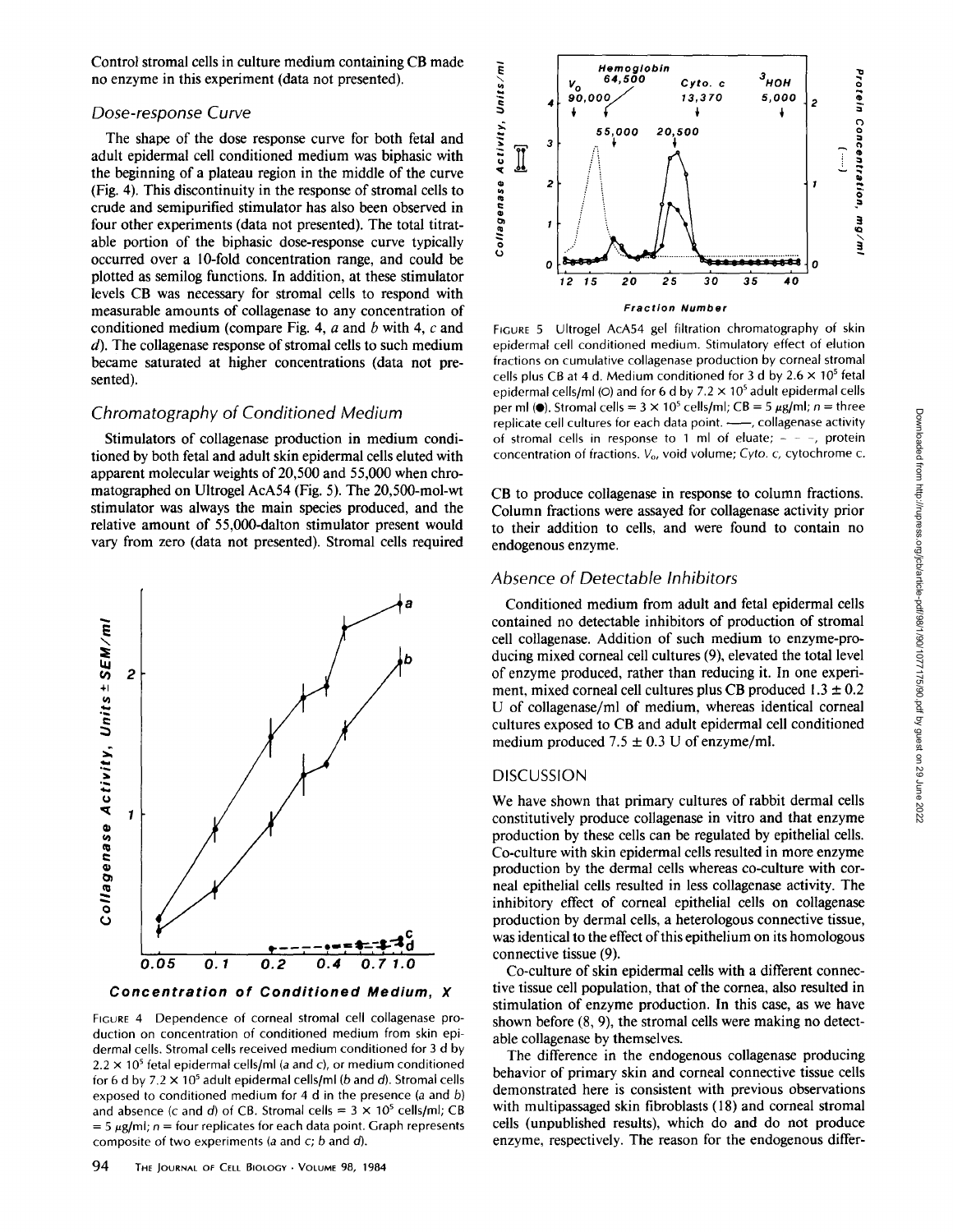ence in enzyme production by the primary connective tissue cell cultures described here may reside in the difference in their inherent cellular complexities. The dermis of mammalian skin contains at least 10 different types of cells (19) : fibroblasts, fat cells, primitive mesenchymal cells, endothelial cells, smooth muscle cells, monocytes, macrophages, lymphocytes, plasma cells, and mast cells. In addition, by phasecontrast microscopic inspection we know that our dermal cell preparations are contaminated with some epidermal cells. The normal corneal stroma, on the other hand, only contains stromal fibroblasts. Hence, the dermal cell population that we isolate contains several potential collagenase generating cellcell interactions, whereas the corneal stromal cell population does not.

Conditioned medium experiments suggest that epidermal cells can stimulate connective tissue cell collagenase production via secreted products, and hence, may be able to modulate collagen degradation in the skin by this mechanism.

Stimulator production by epidermal cells was influenced by cell density. Detectable and optimal production of stimulators per cell occurred in adult epidermal cultures plated at  $3.5 \times 10^{5}$ -10<sup>6</sup> cells/ml of culture medium, and fetal cultures plated below  $4 \times 10^{4}$ -10<sup>5</sup> cells/ml of medium. The data suggest that over these cell densities a linear relationship may exist between the stimulator content of the conditioned medium and the log of the epidermal cell density that conditioned the medium. Such semilog relationships between response and effector molecule concentration are typical of hormone-target cell interactions (20), and suggest that a hormone-like, close range of paracrine interaction may occur between epidermal cells and connective tissue cells . Above adult and fetal epidermal cell densities of  $10<sup>6</sup>$  and  $10<sup>5</sup>$  cells/ ml of medium respectively, apparent stimulator production per cell declined. Whether this is a real decline, or reflects the simultaneous presence of an inhibitor substance, as occurs in corneal epithelium (9), is not known, although inhibitors could not be otherwise detected.

The optimal cell density for stimulator production by fetal cells was  $1/10$  that of adult skin cells, but the same as that for CB-treated adult corneal epithelial cells (9) . Fetal rabbit skin at 28 d contains fully differentiated keratinocytes, hair follicles, and sebaceous glands (21), and consequently contains the same differentiated cell types as the adult. Fetal skin was taken from the torso, however, whereas adult skin was taken from the inner surface of the ear. As an organ, skin from the torso in rabbit contains many more appendages per unit area than inner ear skin. Whether the lower optimal density of fetal epidermal cells reflects an increased commitment to stimulator production per cell, an increase in the numbers of a relevent cell type, or some other heterogeneity, remains to be determined.

Collagenase production by corneal stromal cells was biphasic in response to increasing concentrations of stimulatory conditioned medium. Such a pattern of response results in two stable levels of enzyme production, and may be important in defining discrete limits to normal tissue degradation. We are presently pursuing this point.

The present study together with our previous one on cornea (9) suggests that skin and corneal epithelia behave differently in their overall regulation of connective tissue collagenase production. They are similar in that both can produce a 19,000-20,000- and 54,000-55,000-dalton stimulator, and both show density dependent production of stimulators. They

differ in that epidermis in vitro produces stimulators, whereas corneal epithelium produces inhibitors of stromal cell collagenase production and must be "induced" by CB to make stimulators. In addition, epidermal cells are completely competent to stimulate production of enzyme by stromal cells, whereas induced corneal epithelial cells only stimulate stromal cells when the stromal cells are simultaneously in the presence of CB (9) . This epidermal cell competence may involve production of co-factor(s) and stimulator(s) that together act on the stromal cell. Induced corneal epithelial cells may only produce stimulators, and no co-factor(s). Therefore, CB may replace the effect of co-factors for the stromal cells in allowing them to respond to the stimulators. The presence of such epidermal co-factors is suggested by the increased requirement of target stromal cells for CB as epidermal cell effectors are purified and separated from each other. Hence, mixed epidermal-stromal cell cultures produced collagenase without CB and epidermal cell conditioned medium stimulated less, but detectable, enzyme from stromal cells without CB, but fractionated epidermal cell conditioned medium only stimulated production of collagenase by stromal cells in the presence of CB.

The precise role that CB plays in allowing corneal epithelial cells to produce stimulators, and stromal cells to respond to these and epidermal stimulators is not known. We simply use CB to facilitate these cellular effects. We have previously reported that neither the drugs' ability to alter the morphology of cells by interfering with polymerization of actin to microfilaments, nor its ability to block glucose transport are individually responsible for its effects in this system (8) . We also know from DNA determination of cell numbers that the CB concentration (5  $\mu$ g/ml) that we used is not high enough to cause cell enucleation in our cultures (unpublished result), an effect that can occur at yet higher CB concentrations . We have speculated that CB may act by increasing the level of specific receptors on cells (9). This role is supported by the observations that CB enhances the in vitro stimulatory effect of growth factors (22) and melanocyte-stimulating hormone (23) on their specific target cells, and can inhibit the release of specific membrane components (24). Hence, via increasing the numbers of the relevant receptors, CB may enhance the stimulatory influence of a serum factor on corneal epithelial cells, resulting in production of stimulator, and similarly enhance the influence of stimulator(s) on stromal cells, resulting in production of collagenase.

The tendency of epidermis to produce stimulators in vitro whereas corneal epithelium produces inhibitors, is consistent with immunohistochemical localization of collagenase in normal skin and cornea, as discussed earlier, skin containing constitutive collagenase (11) and cornea containing no enzyme (10). Production of enzyme by stromal cells in pathological conditions, such as ulcerating corneas (10), may partially reflect the ability of corneal epithelial cells to produce stimulators when specifically activated, as they do in vitro in response to CB (9).

Rabbit corneal and skin epithelial cells have been shown to retain some of their differences in culture (25, 26). These are reflected in a different morphology, in their ability to be repeatedly passaged, and the nonidentity of some of their extractable proteins. Differences in skin and corneal epithelial cell regulatory behavior may reflect similar differences in the dynamics of collagen turnover. More active dermal remodeling may reflect the presence of epidermal appendages such as